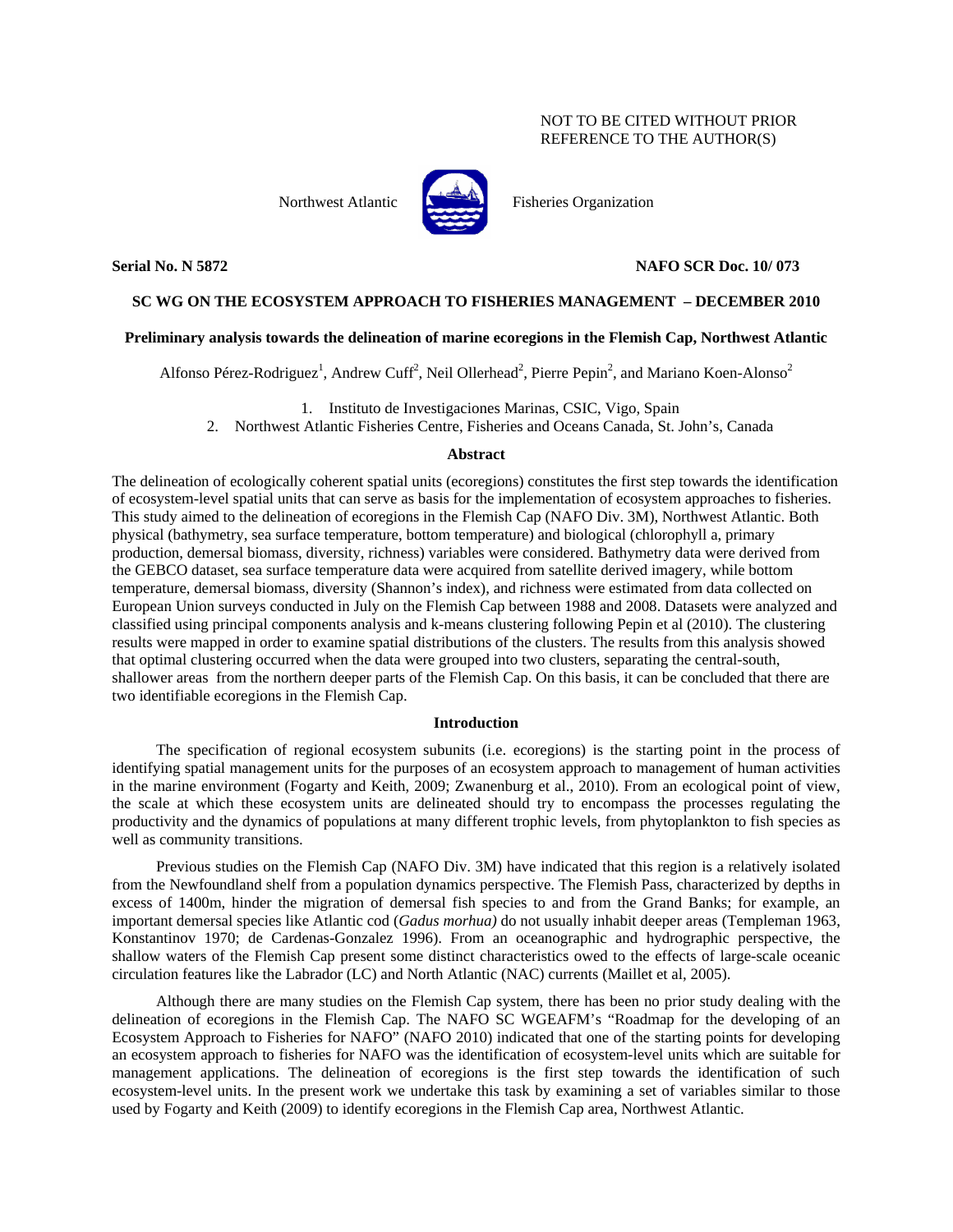#### **Material and Methods**

 The same methodology used in the Northeast US Continental shelf (Fogarty and Keith, 2009), the Scotian shelf (Zwaneburg et al, 2010) and the Newfoundland and Labrador shelves (Pepin et al, 2010) was applied to the Flemish Cap. Both physical and biological variables were used to define areas with high biophysical similarity.

Bathymetry was obtained from the GEBCO (General Bathymetric Chart of the Ocean) dataset (www.gebco.net). Sea surface temperature, chlorophyll-*a*, and primary production were derived by satellite derived imagery. Sea surface temperature data were measured daily using NOAA (National Oceanographic and Atmospheric Administration) AVHRR (Advanced Very High Resolution Radiometer) satellite imagery starting in 1985 (for more information see www.nodc.noaa.gov/SatelliteData/pathfinder4km/). The Bedford Institute of Oceanography (BIO – Fisheries and Oceans Canada) provided the chlorophyll *a* (Chl-*a*) and primary production (PP) datasets (Platt et al. 2008). The original Chl-*a* datasets were acquired from the SeaWiFS (Sea Viewing Wide Field of View Sensor) satellite sensor mounted on the Orbview-2 satellite (for more information see www.geoeye.com). The Chl-*a* estimates were derived using the OC4.v4 algorithm (O'Reilly et al., 2000). PP estimates were derived from the Chl-*a* datasets as described in Platt et al. (2008). The PP image is the average over all years (98- 04) and the four Chl-*a* datasets are seasonal averages (spring, summer, fall, winter) over all years (97- 07). To maintain consistency, the four Chl-*a* seasonal averages were averaged to produce a single Chl-*a* dataset, matching the PP dataset. The grid size of these datasets differ (even though PP was derived from Chl-*a*) because until 2004 the Chl-*a* dataset was provided in a 1.5 km grid size and this was the data used to create the PP dataset. However, after 2004 the Chl-*a* the grid size was increased to 4 km, hence the reason why the Chl-*a* grid size is at 4 km.

Demersal fish biomass, richness, and diversity (Shannon's index) were estimated from the data collected on the Flemish Cap during the European Union surveys conducted in July from 1988 – 2008. Bottom temperature data were obtained from CTD casts done in this survey. No data on surficial geology of the bottom was available.

These data were processed using ArcGIS software to make them spatially comparable. The demersal biological indices and bottom temperature were interpolated using the inverse distance weighted algorithm to create continuous surfaces that matched the continuous coverage of the remotely sensed imagery. All surfaces were spatially re-sampled to a common 20 km grid. The 20 km cell size was selected to maintain consistency with previous ecoregions analysis from the northeast US continental shelf (Fogarty and Keith, 2009), Scotian shelf (Zwanenburg et al., 2010), and the NL shelves (Pepin et al. 2010). Finally, the data were normalized  $[(x - mean(x))]$ / sd] to make them numerically comparable.

The high dimensionality of this database was reduced by means of a principal components analysis (PCA). The first four principal components (PCs) containing the bulk of the variance were used as input variables in a kmeans clustering using the algorithm of Legendre (2001). Different runs were carried out considering a number of clusters ranging from 2 to 6. The optimal number of clusters was determined using the Calinski-Harabasz statistic (Legendre 2001).

#### **Results and Discussion**

The Flemish Cap is dome-shaped, with the top around 120m depth and the steepest relief on the southeast side (Figure 1). The annual mean sea surface temperature showed an increasing gradient from the northwest to the southeast related with the front formed by the Labrador and the North Atlantic currents in the south and east of the Flemish Cap (Figure 2). The chlorophyll-*a* annual average and the cumulative primary production exhibited a patchy pattern throughout the Flemish Cap (Figures 3 and 4 respectively). The biological variables exhibit clear patterns as a function of depth (Figure 5). The biomass was highest between 200 and 500m, encircling the shallowest areas, although the highest concentration was found on the southwest side of the bank (Figure 6). Richness and Shannon's diversity index increased with depth, mainly on the northern parts of the bank (Figures 7 and 8 respectively). There were differences in neighbouring bottom temperature values as a result of the inter-annual variability. Despite this variability, the highest temperatures formed a ring surrounding the cap, and the cap itself had the lowest bottom temperatures (Figure 9).

The first four principal components of the PCA analysis explained 88% of the total variance (63% in the first two PCs) (Table 1). The first PC loadings (35% explained variance) were dominated by the biological variables (demersal biomass, diversity, and richness). The demersal biomass presented a positive influence, while the diversity and richness exhibited an important negative effect. The second PC (28% explained variance) was mainly influenced by the physical variables: bathymetry showed a positive loading, while the sea surface temperature,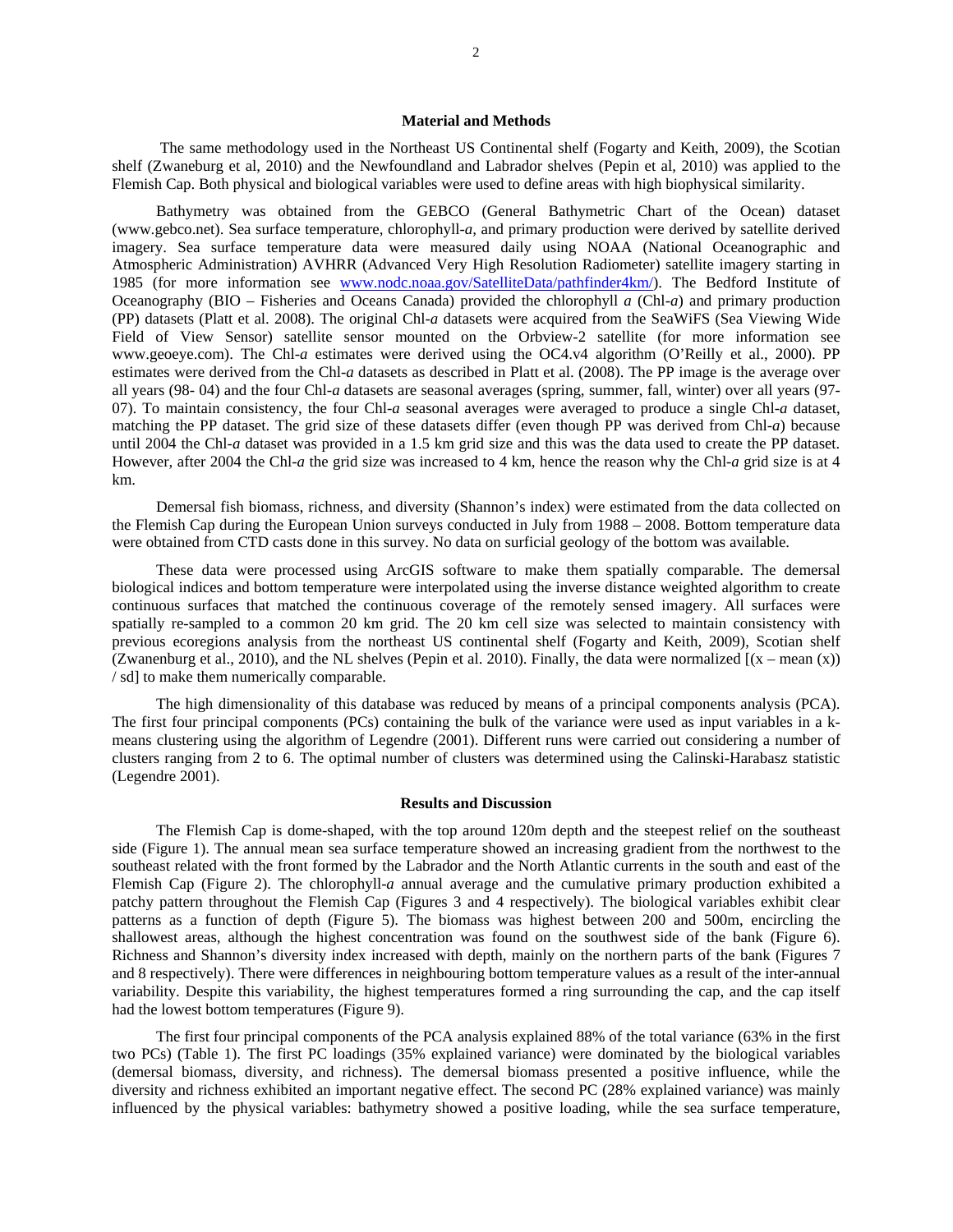bottom temperature, and primary production exhibited negative loadings. The third PC was determined mainly by the bottom temperature and demersal biomass, both with positive loadings. These similar positive loadings could be a reflection of the similarity in the distribution of higher temperatures and higher biomass concentrations around the cap. The fourth PC was mainly influenced by the demersal biomass (negative loading).

 The first four PCs were employed in the k-means clustering process. The Calinski-Harabasz statistic results (Figure 10) indicated that optimal clustering occurred when the data were grouped into two clusters. The mapped result (Figure 11) illustrated that this division separated the central-south and generally shallower areas (hereafter referred to as the on-shelf and upper continental slope, shelf-UCS) from the northern deeper parts of the Flemish Cap (hereafter referred to as the lower continental slope, LCS). This subdivision is in agreement with the distribution of biological and physical variables (dominating the first and second PC respectively) in the two clusters. The mean values by 20 km x 20 km cells of each of these variables showed that there were important differences. The shelf-UCS presented a higher mean biomass value by cell than the LCS, while the opposite was found for the Shannon's diversity index and richness values (Figure 12). Except for bathymetry (much higher in the LCS than the shelf-UCS), all the physical and production related variables presented consistently higher values in the shelf-UCS.

 This division indicates that the Flemish Cap is formed of two ecoregions, essentially different in the base of productivity and diversity. The shelf-UCS ecoregion presented a higher primary production on the surface as well as a higher biomass of demersal fish than the LCS ecoregion. On the other hand, diversity was much higher in the LCS ecoregion, not only because the species richness almost doubled the number of species in relation to the shelf-UCS, but the biomass distribution on these species was much more uniform.

 These results support that Flemish Cap is conformed by two distinct ecoregions when physical and biological values are analyzed. These two ecoregions comprised the on-shelf and upper continental slope and the lower continental slope areas. However, an examination of the species composition in these ecoregions as well as considerations of the energy transfers between them would be necessary in order to determine if these ecoregions should be considered standing alone units or if they should be combined for the purpose of defining ecosystem-level units suitable for management applications.

#### **References**

- de Cárdenas, E.; Rodríguez-Marín, E.; Saborido, F.; Carneiro, M.; Gil, J. 1993. Preliminary results of European cod tagging program in NAFO division 3M. NAFO SCR Doc. 93/16.
- Fogarty, M.J. and Keith, C. (2009). Delineation of Regional Ecosystem Units on the U.S. Northeast Continental Shelf. NEFSC Discussion Paper.
- Gil, J; Sánchez, R; Cerviño, S.; Garabana, D. 2004. Geostrophic Circulation and Heat Flux Across the Flemish Cap, 1988–2000. J. Northw. Atl. Fish. Sci., Vol. 34: 61–81
- Konstantinov, K.G. 1970. On the appropriateness of the Flemish Cap cod stock for experimental regulation of a fishery. ICNAF Redbook, 1970 (III): 49-55.
- Legendre, P. (2001). Program K-means user's guide. Département de sciences biologiques, Université de Montréal. 11 pages.
- Maillet, G.L.; Pepin, P; Craig, J. D. C.; Fraser, S.; Lane, D. 2005. Overview of Biological and Chemical Conditions on the Flemish Cap with Comparisons of the Grand Banks Shelf and Slope Waters During 1996–2003. J. Northw. Atl. Fish. Sci., Vol. 37: 29–45.
- NAFO. (2010). Report of the NAFO Scientific Council Working Group on Ecosystem Approach to Fisheries Management (WGEAFM). Serial No. N5815. NAFO Scientific Council Summary Document, 10/19, 101pp.
- O`Reilly, J.E., et al. (2000). SeaWiFS postlaunch calibration and validation analysis, Part 3. In Hooker, S.B. and Firestone, E.R. (Eds.), SeaWiFS Postlaunch Technical Report Series, Volume 11. NASA Goddard Space Flight Center.
- Pepin, P., Cuff, A., Koen-Alonso, M., and Ollerhead, N. (2010). Preliminary analysis for the delineation of marine ecoregions on the NL shelves. NAFO, Serial No N5871, NAFO SCR Document 10/72.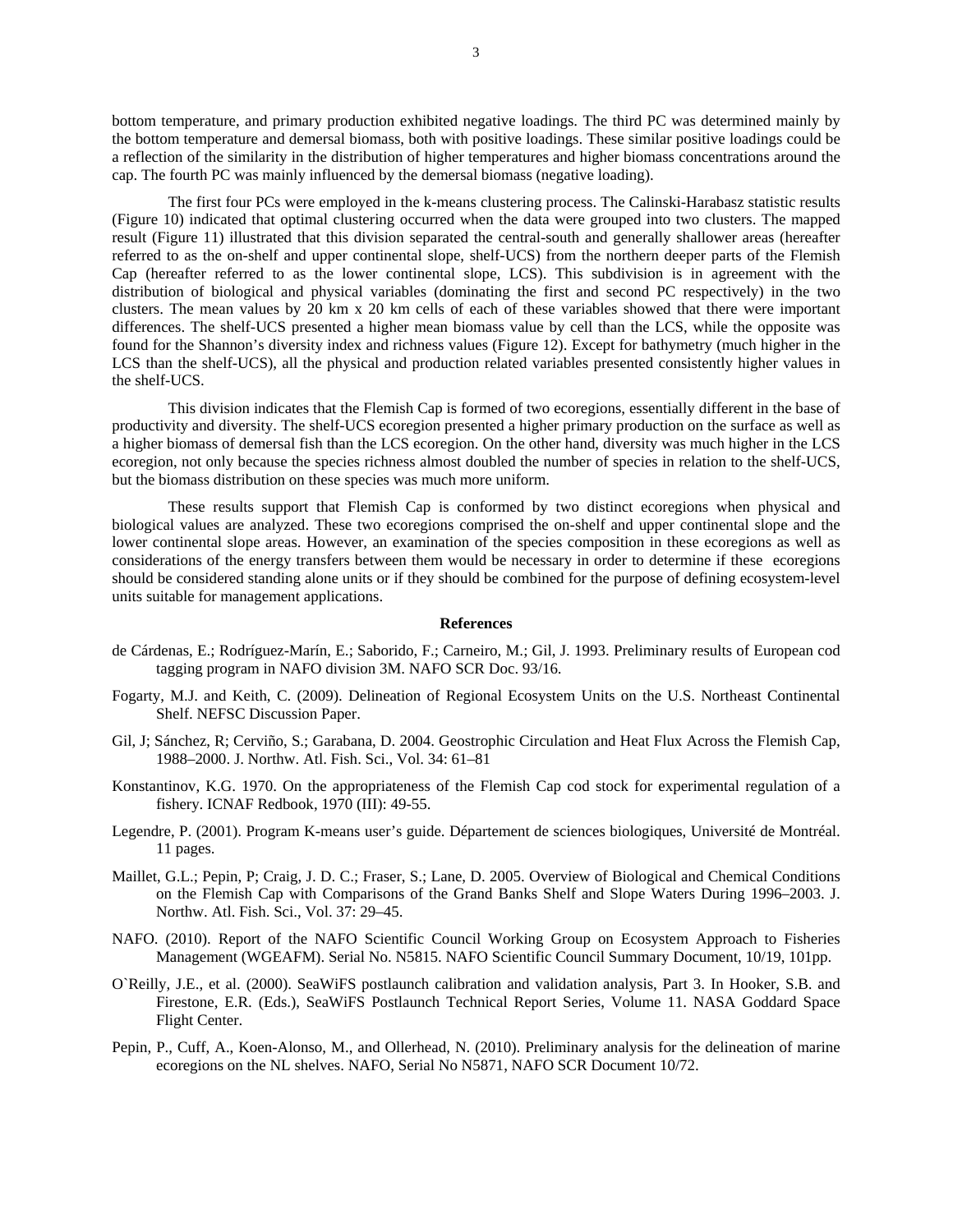- Platt, T., Sathyendranath, S., Forget, M-H., White III, G.N., Caverhill, C., Bouman, H., Devred, E., Son, S.H. (2008). Operational estimation of primary production at large geographical scales. Remote Sensing of Environment, 112, 3437 – 3448.
- Templeman, W.; Flemishg, A.M. 1963. Distribution of *Lernaeocera branchialis* (L.) on cod as an indicator of cod movements in the Newfoundland area. International Commission of Northwest Atlantic Fisheries Special Publications 4:318–322.
- Zwanenburg, K., Horsman, T., and Kenchington, E. (2010). Preliminary analysis of biogeographic units on the Scotian Shelf. NAFO Scientific Report Doc. 10/06.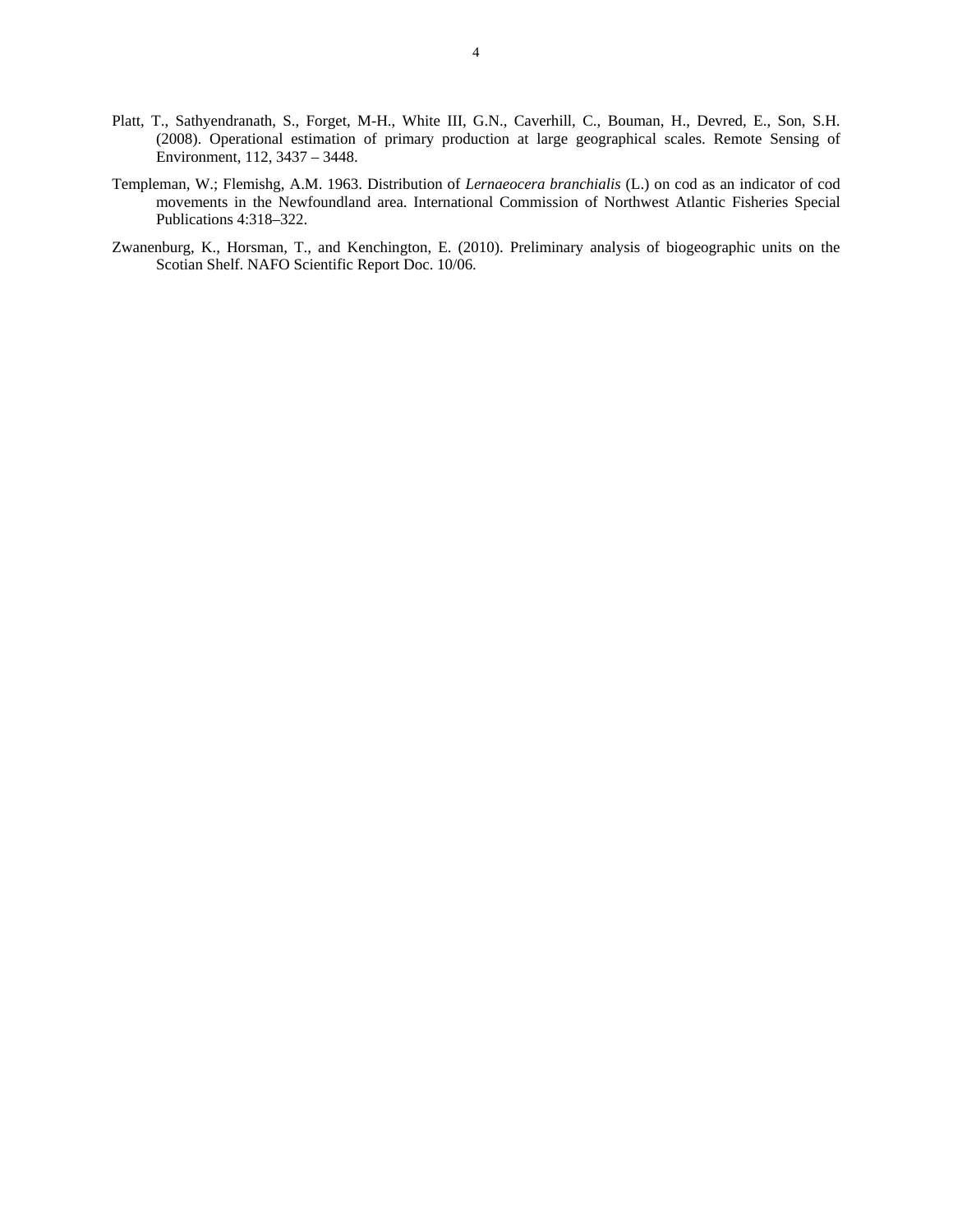| $\alpha$ and $\beta$ . The most immediate enophysical variables for each $\alpha$ are ingiligated in grey. |                     |                 |                 |            |
|------------------------------------------------------------------------------------------------------------|---------------------|-----------------|-----------------|------------|
|                                                                                                            | PC1                 | PC <sub>2</sub> | PC <sub>3</sub> | PC4        |
| <b>Eigenvalues</b>                                                                                         | 1.7235              | 1.3937          | 0.7970          | 0.4442     |
| % Variance                                                                                                 | 35%                 | 28%             | 16%             | 9%         |
| <b>Cumulative Variance</b>                                                                                 | 35%                 | 63%             | 79%             | 88%        |
|                                                                                                            |                     |                 |                 |            |
|                                                                                                            | <b>Eigenvectors</b> |                 |                 |            |
| Bathymetry                                                                                                 | 0.10454             | 0.57319         | 0.14507         | 0.30679    |
| <b>Bottom Temperature</b>                                                                                  | 0.04418             | $-0.43016$      | 0.80411         | 0.39465    |
| Sea Surface Temperature                                                                                    | 0.15248             | $-0.46273$      | $-0.2705$       | $-0.115$   |
| Chlorphyll-a                                                                                               | 0.14596             | 0.13426         | $-0.03974$      | 0.11308    |
| <b>Primary Production</b>                                                                                  | 0.18681             | $-0.46518$      | $-0.12771$      | $-0.14191$ |
| <b>Demersal Biomass</b>                                                                                    | 0.41868             | 0.19366         | 0.45014         | $-0.75467$ |
| Demersal Diversity                                                                                         | $-0.60976$          | $-0.0171$       | 0.14373         | $-0.15482$ |
| <b>Demersal Richness</b>                                                                                   | $-0.60047$          | $-0.00905$      | 0.13425         | $-0.33239$ |

**Table 1**. Principal components analysis results. The first four PC are presented (88% of total variance explained). The most influential biophysical variables for each PC are highlighted in grey.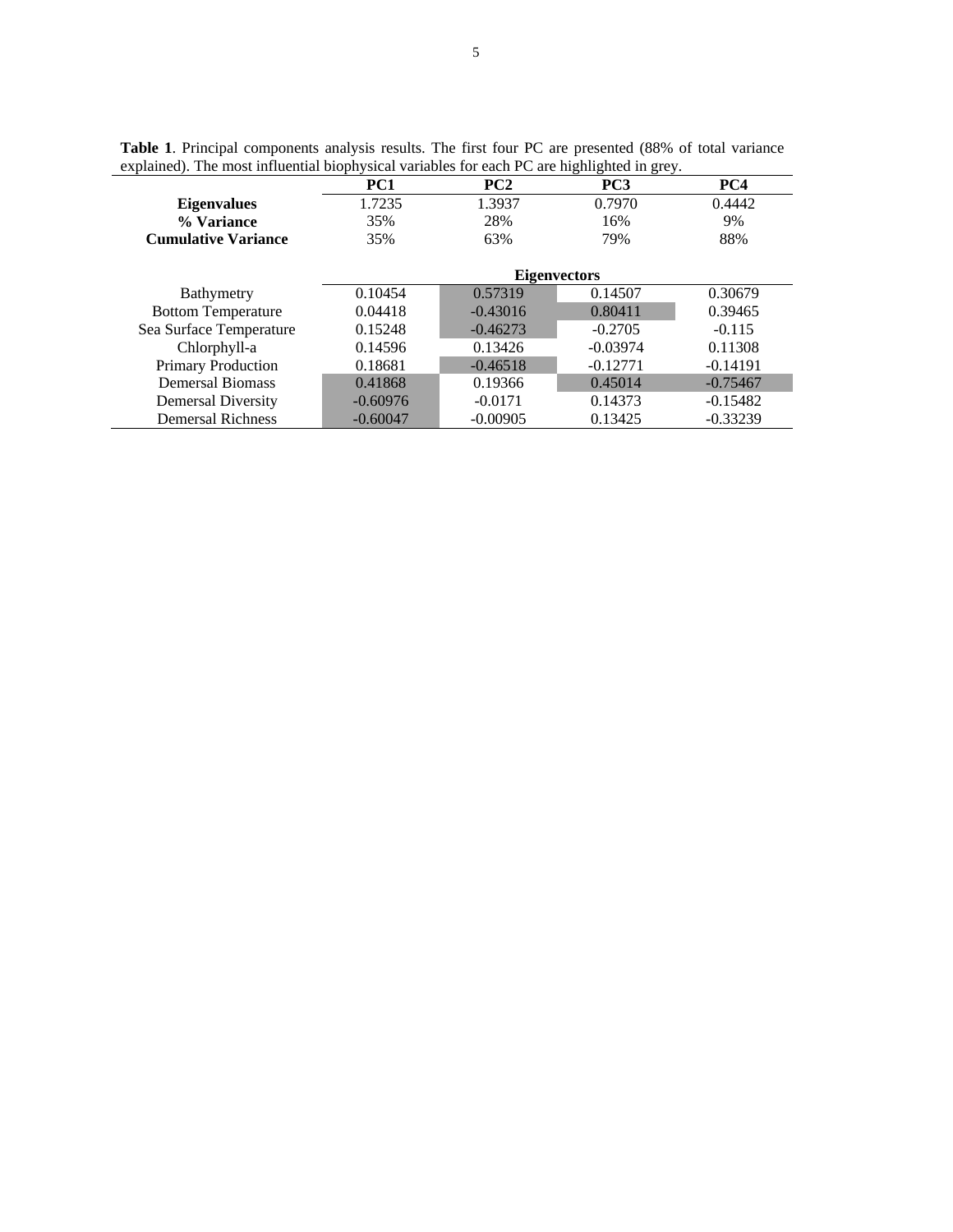

Flemish Cap Bathymetry

**Figure 1**. Bathymetry of the Flemish Cap and surrounding areas.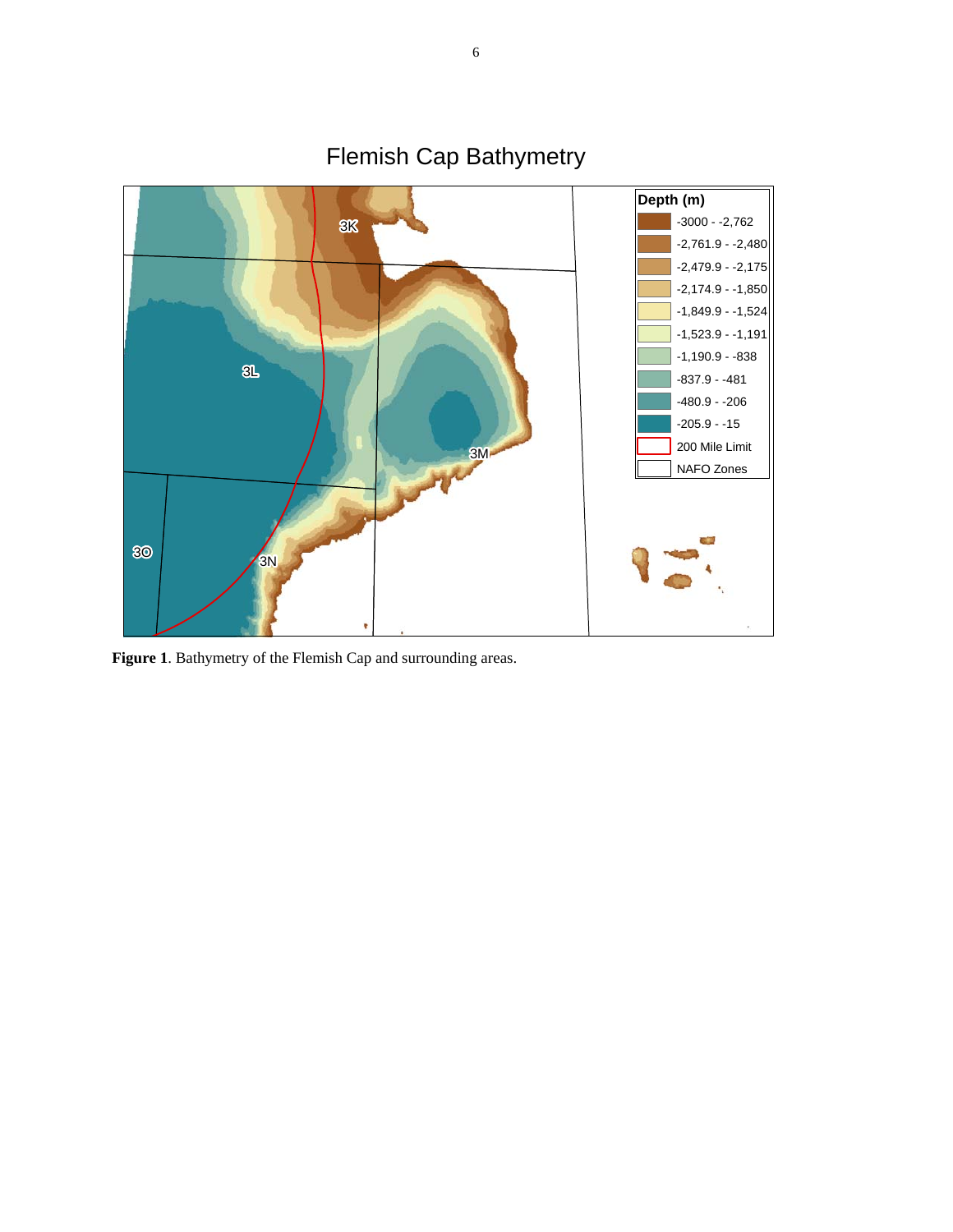

# Flemish Cap Chlorophyll-a Annual Average (1997 - 2007)

**Figure 2**. Mean chlorophyll-*a* values of the Flemish Cap and surrounding areas.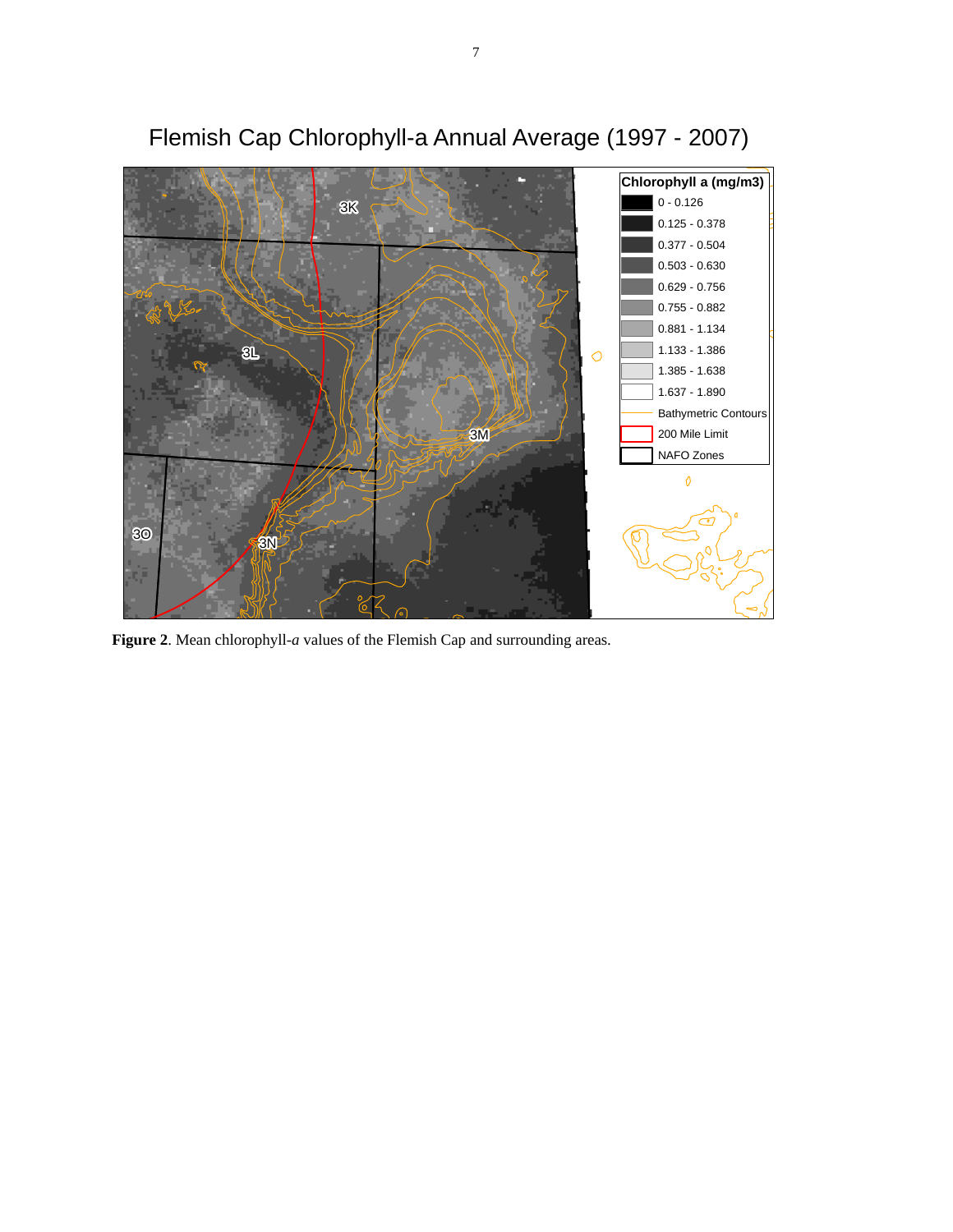

## Flemish Cap Primary Production Cumulative (1998 - 2004)

**Figure 3**. Mean annual cumulative primary production of the Flemish Cap and surrounding areas.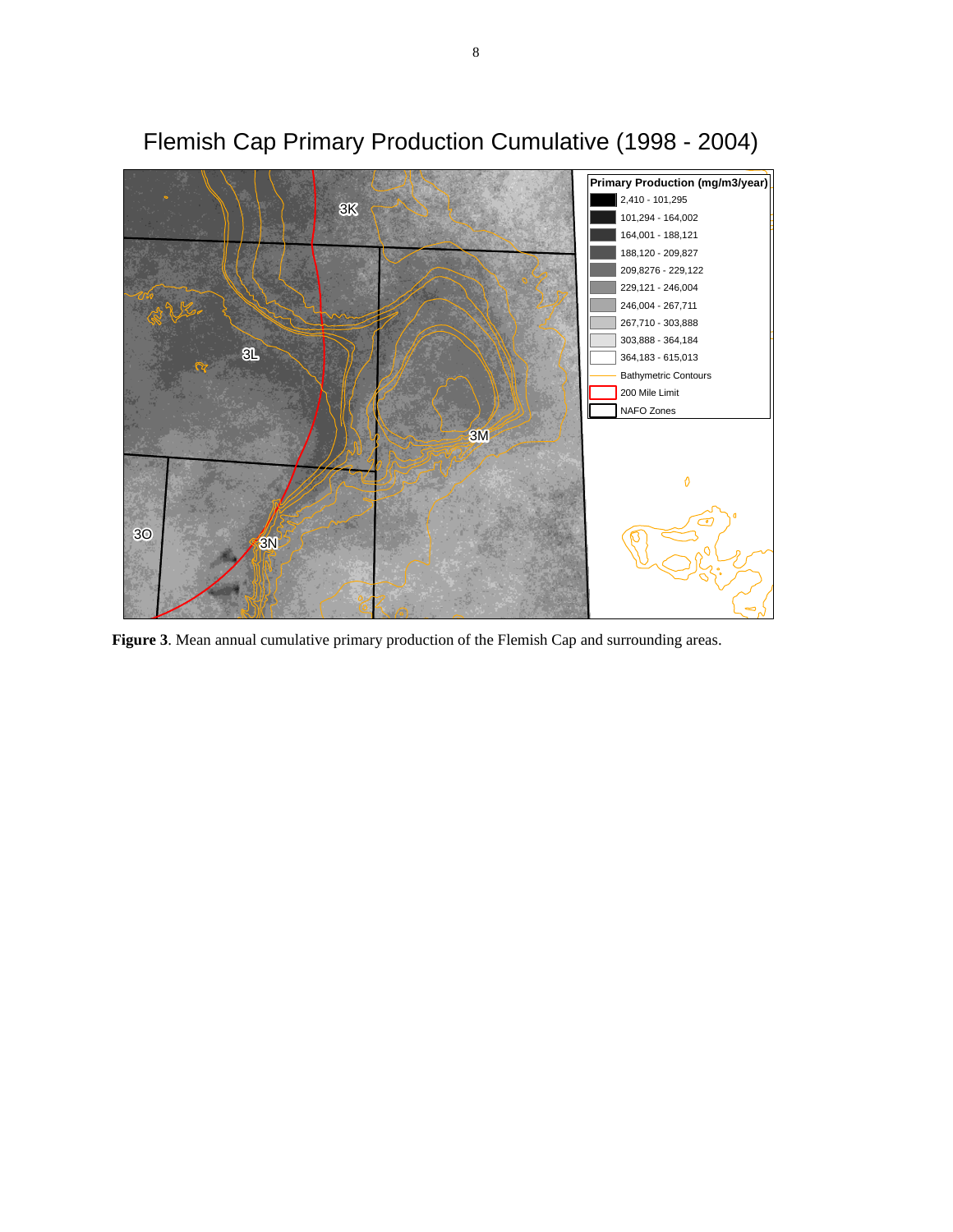

**Figure 4**. Mean annual sea surface temperature of the Flemish Cap and surrounding areas.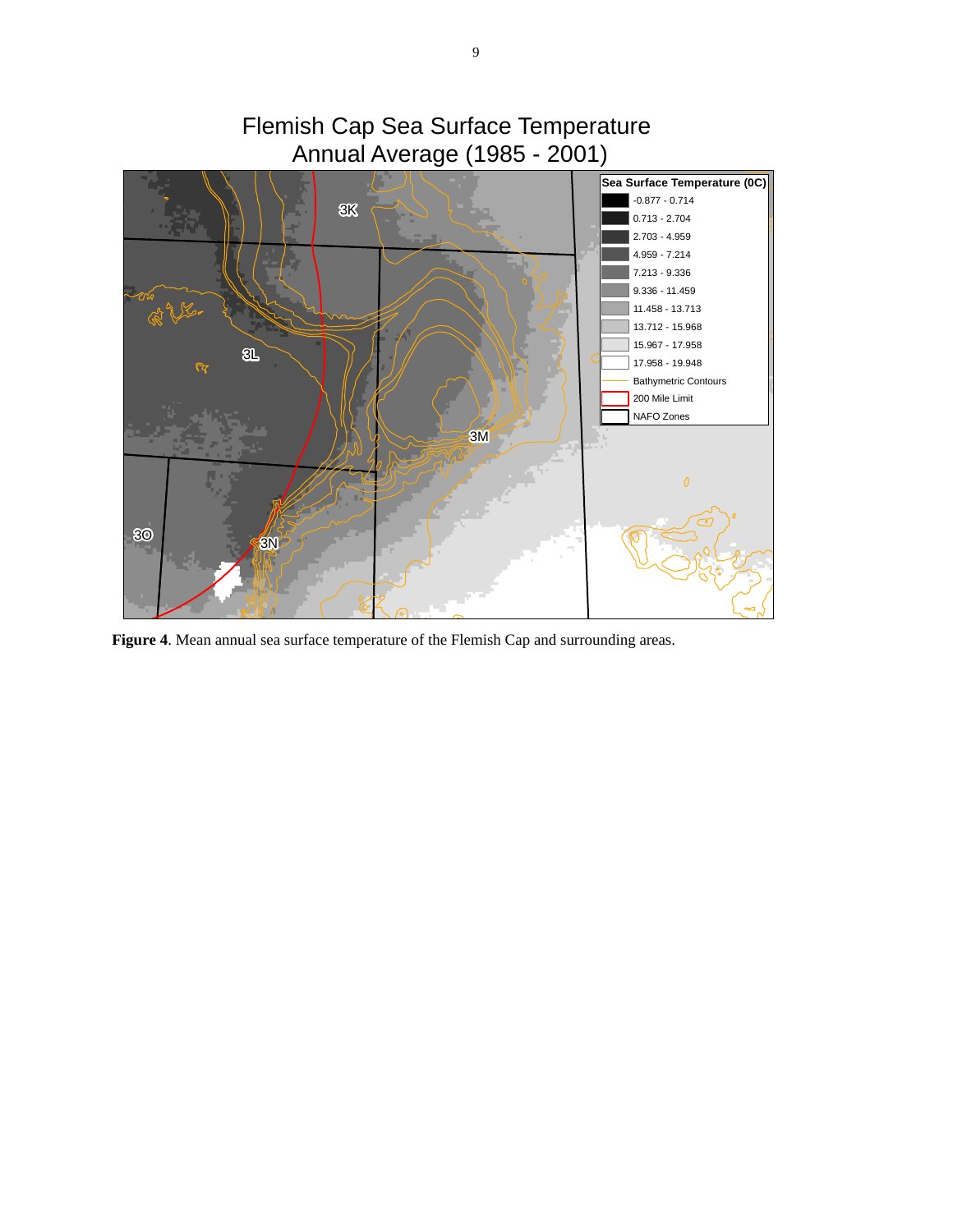

**Figure 5**. The normalized values by depth range of the bottom temperature and the biological variables employed in the analysis.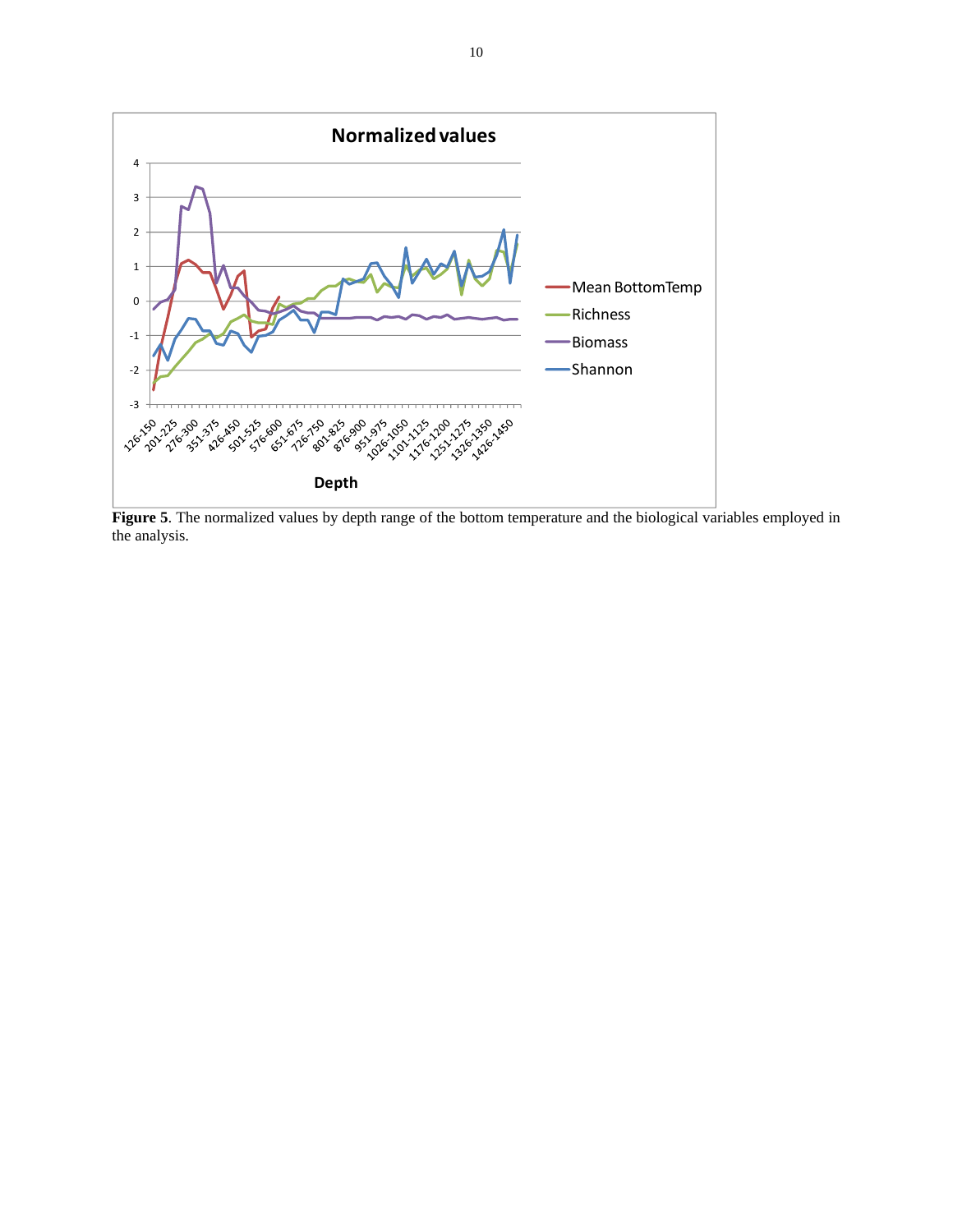

Demersal Biomass (1988 - 2008) - IDW 5km Cell Size

**Figure 6**. Interpolated demersal fish biomass based on catches from the European Union Flemish Cap surveys (1988-2008) at a 5 km cell size.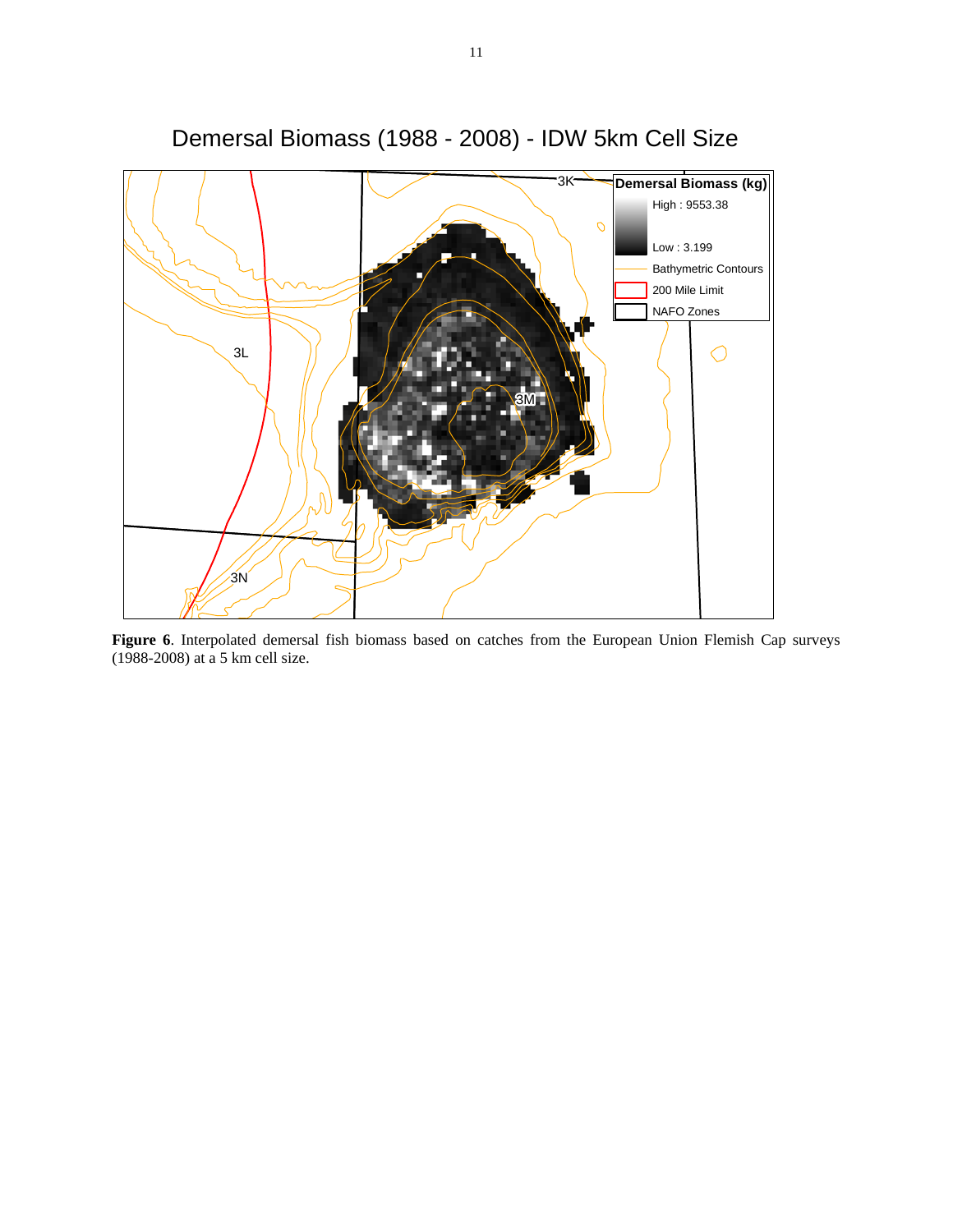

Demersal Richness (1988 - 2008) - IDW 5km Cell Size

**Figure 7**. Interpolated demersal fish species richness based on catches from the European Union Flemish Cap surveys (1988-2008) at a 5 km cell size.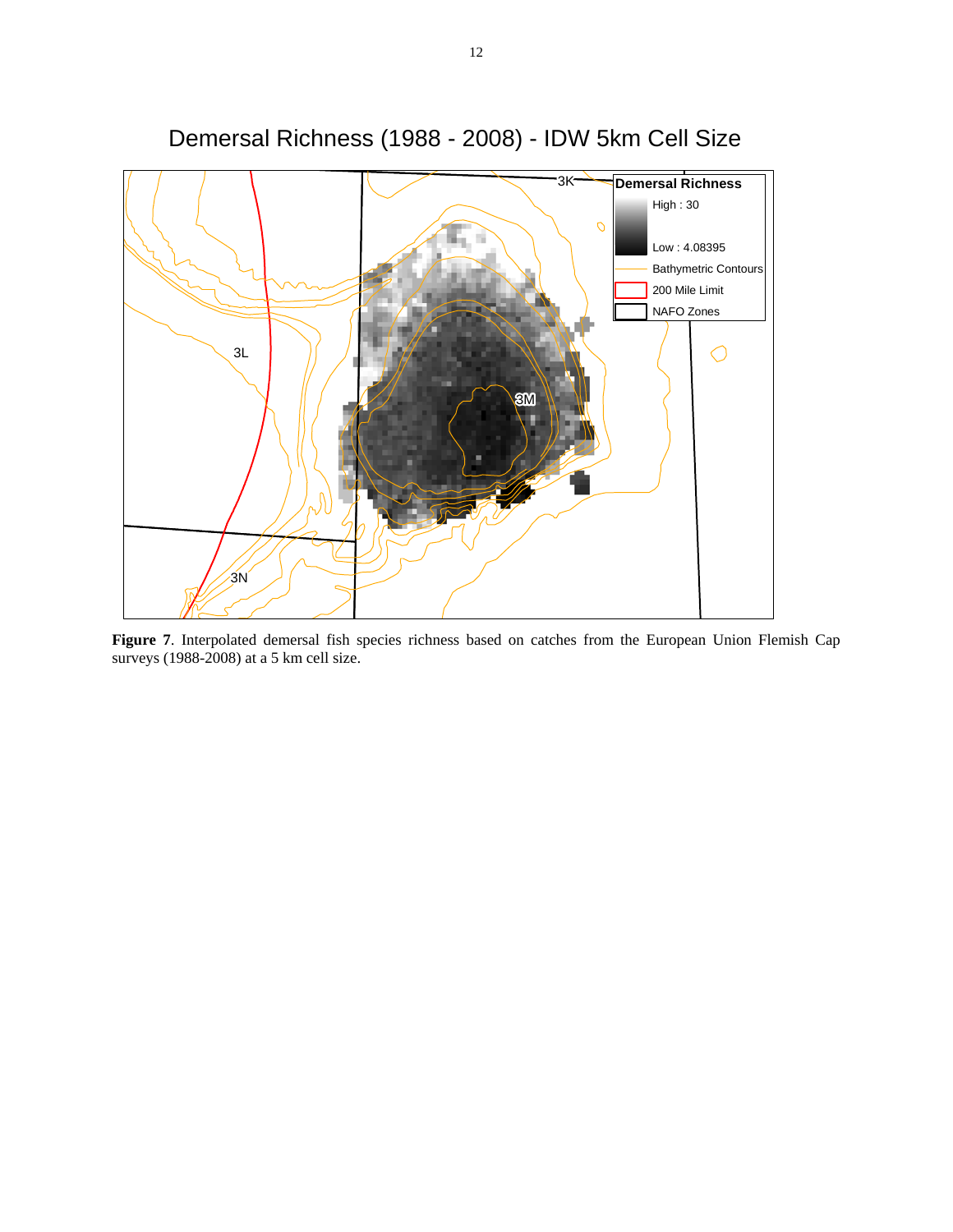

**Figure 8**. Interpolated demersal Shannon's diversity index values based on catches from the European Union Flemish Cap surveys (1988-2008) at a 5 km cell size.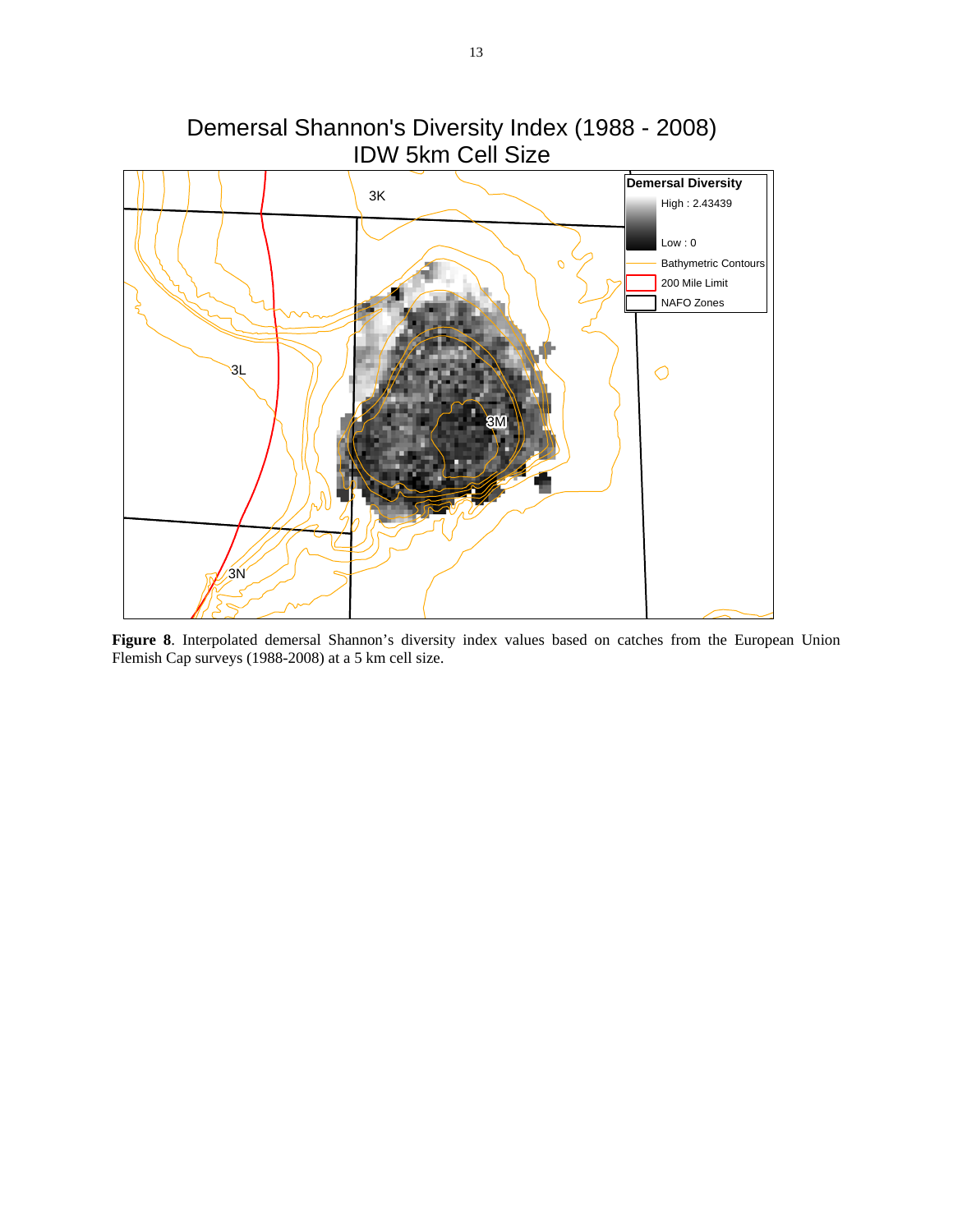

Bottom Temperature (0C) (1988 - 2008) - IDW 5km Cell size

**Figure 9.** Interpolated average bottom temperature values based on data collected during the European Union Flemish Cap surveys (1988-2008) at a 5 km cell size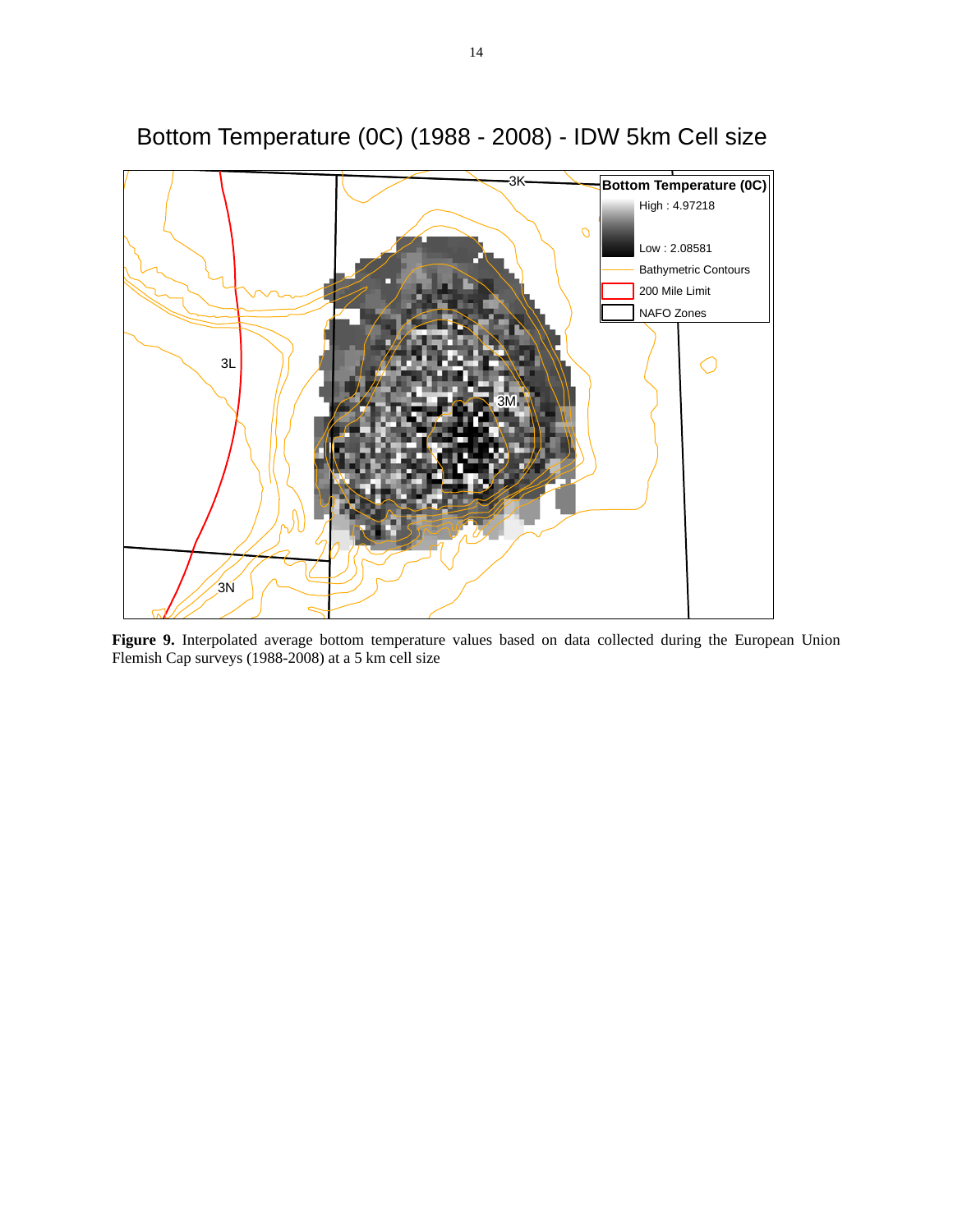

**Figure 10.** Plot of the Calinski-Harabasz statistic for the different number of clusters obtained with the k-means clustering technique. The maximum value indicates the optimal number of clusters, in this case the optimal number of clusters is two (2).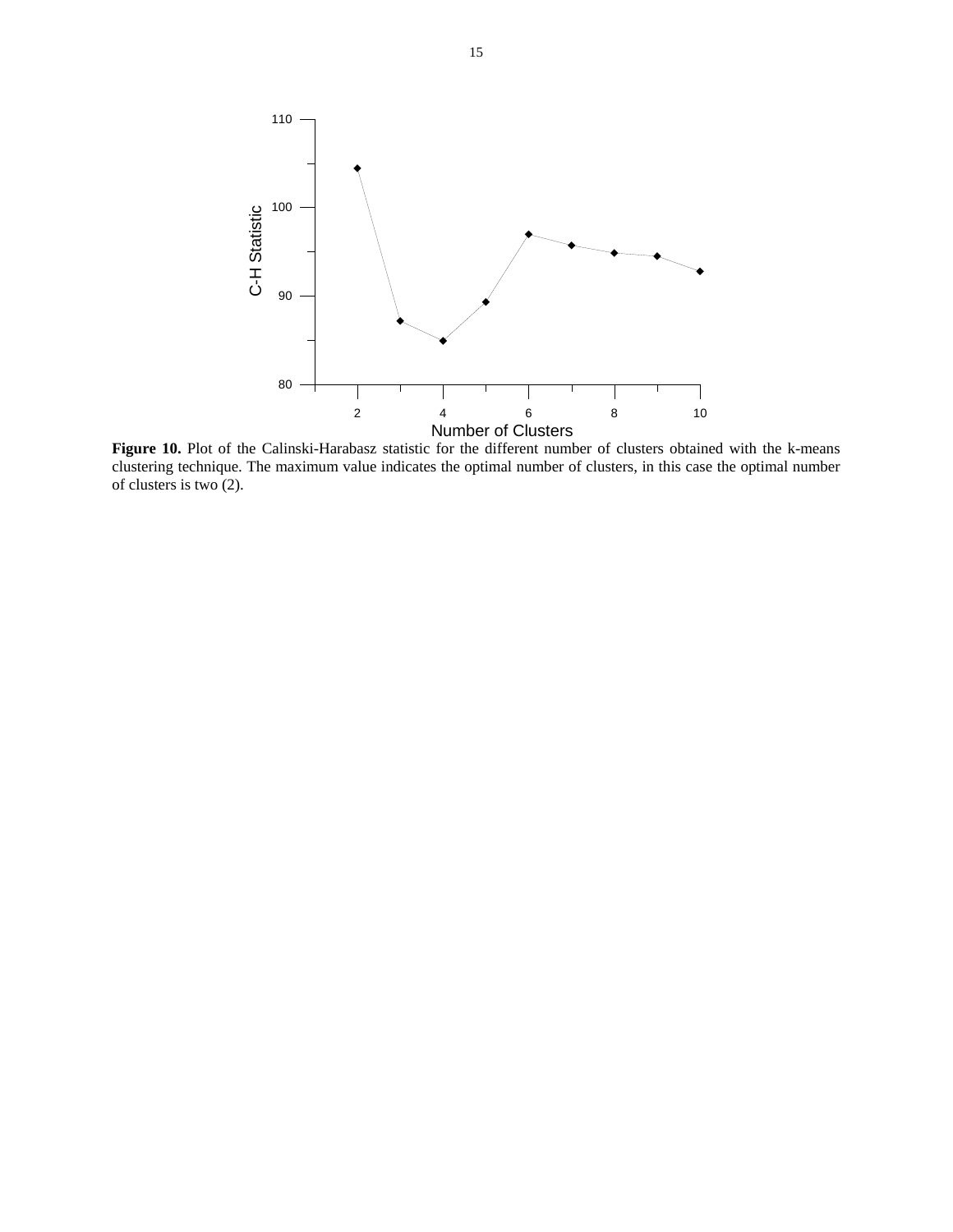

Figure 11. Map of the two clusters (shelf-UCS: green color; LCS: black color) obtained from the k-means clustering.